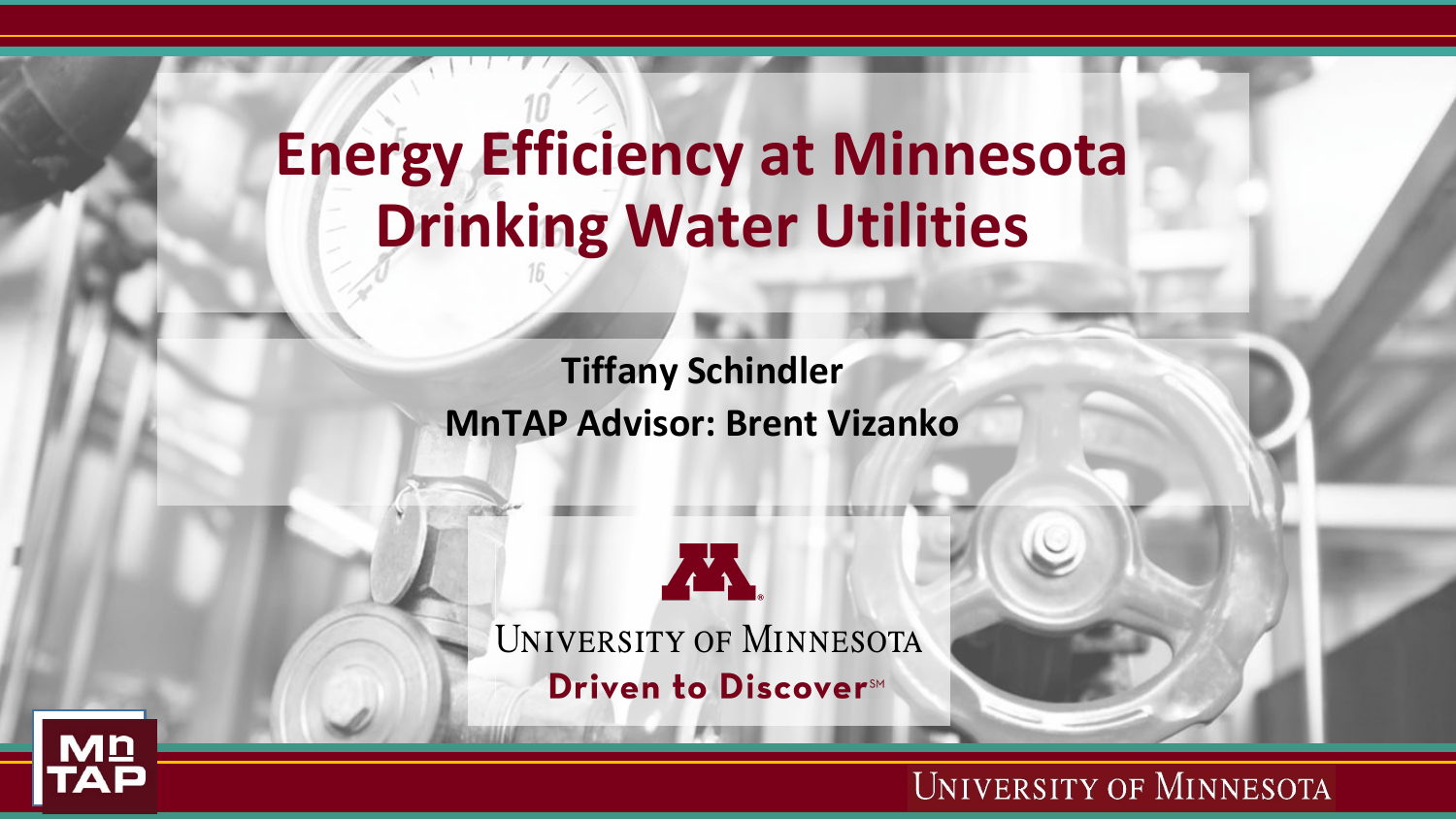### **Project Background**

### **Drinking Water Utilities**

- •Treat and distribute drinking water
- •655 cities in Minnesota with DNR permits for municipal water usage
- •Wide variety of treatment methods
- •Little research for water utilities serving less than 100,000 people
- •Joined project in September 2019

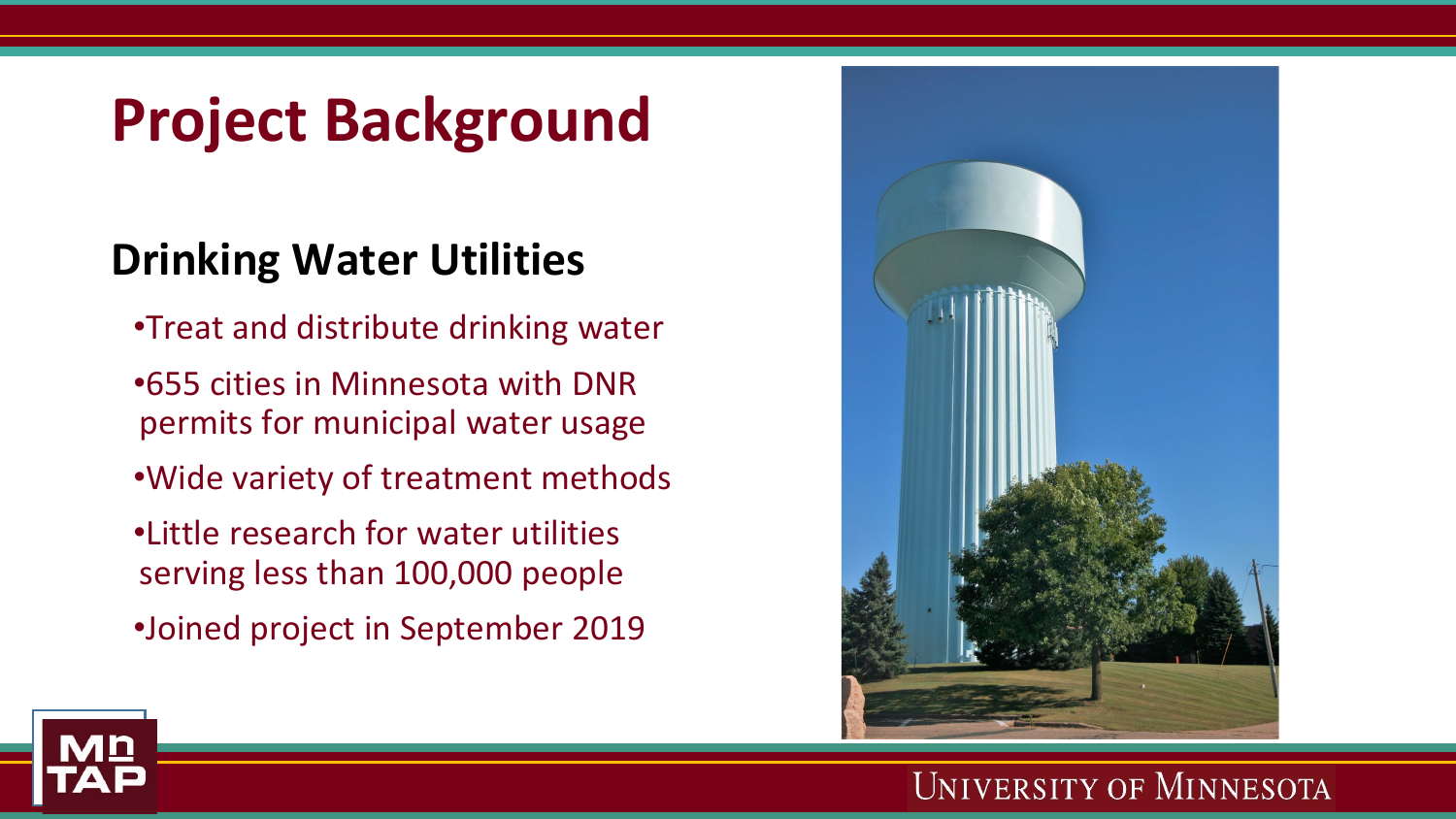# **Project Overview**

### •**15 interview sites across the state**

•Smallest: 570 people and 16 MGY •Largest: 117,000 people and 4,375 MGY

#### •**Focus on energy conservation**

•MN WTPs use ~379 million kWh/year

### **WATER TREATMENT PROCESS**





Image credit: City of Eden Prairie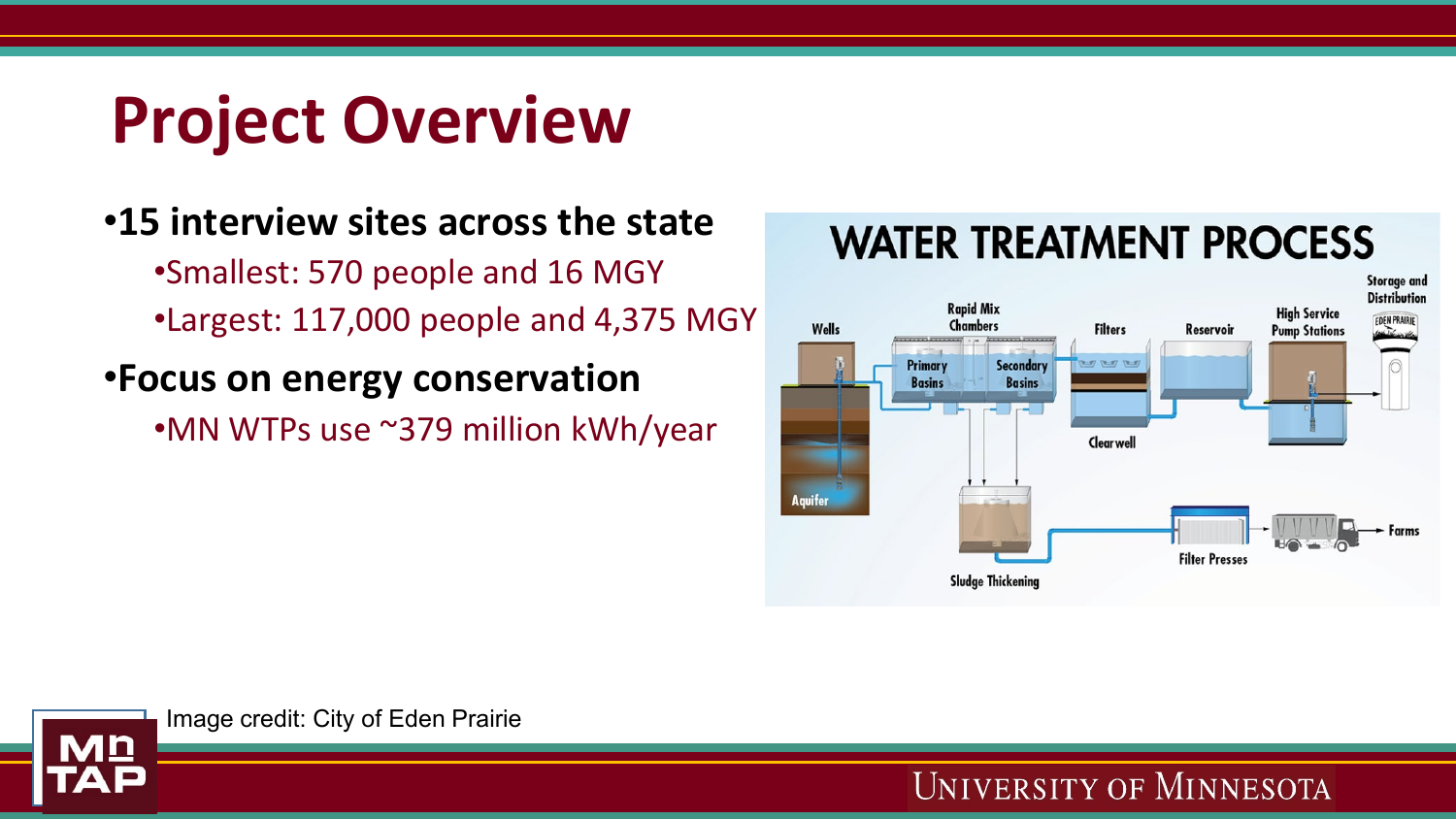

- •**Interview sites to get an understanding of operations**
- •**Analyze energy data to find efficiency opportunities**
- •**Gather more data to learn more about identified opportunities (ongoing)**

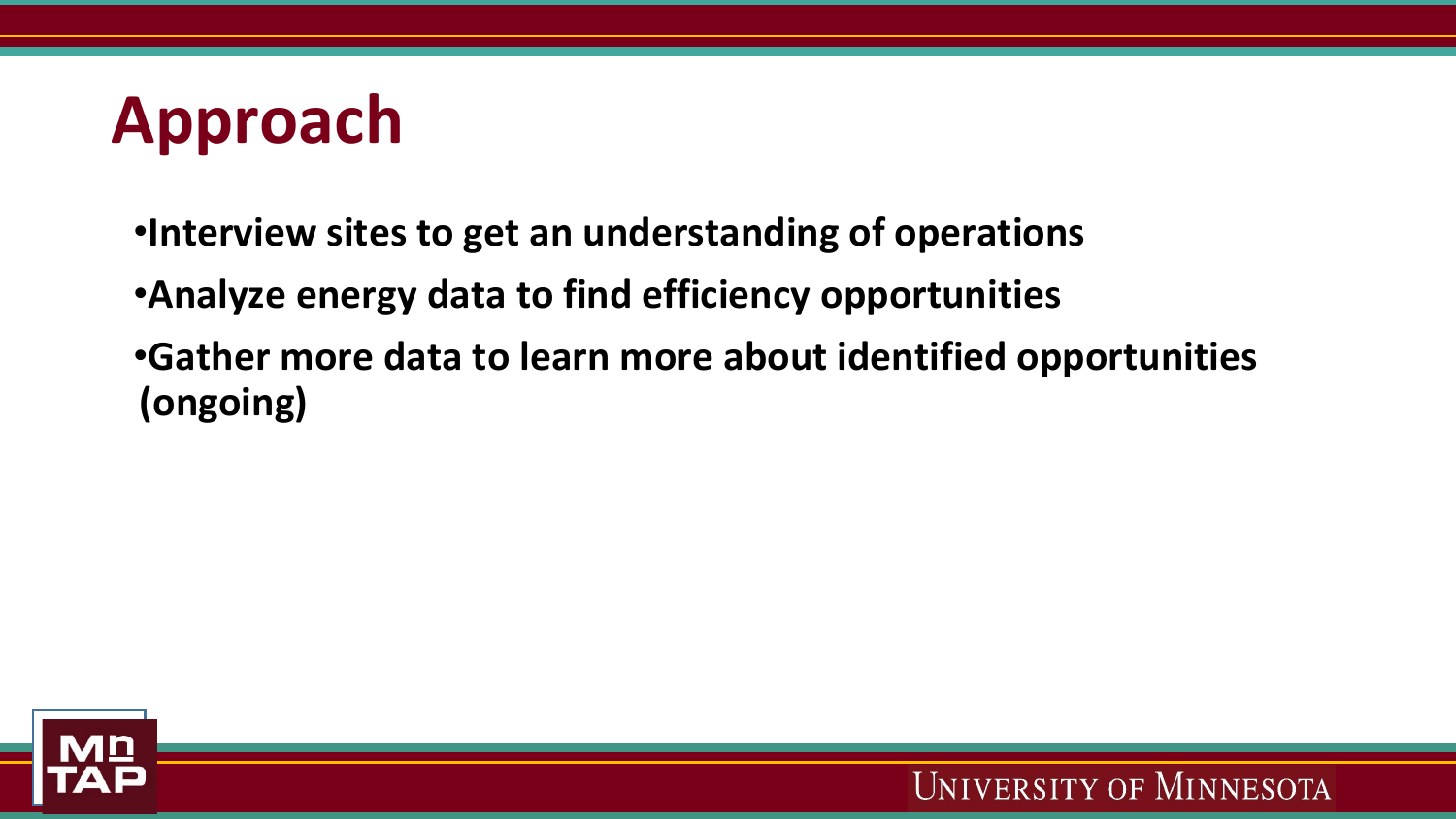# **Site Configuration**

### •**Acquisition**

•Includes pumping water from source (i.e. wells or a surface water source)

#### •**Treatment**

•Includes disinfecting and/or filtering incoming water for safe consumption

#### •**Distribution**

•Includes pumping finished water to the customer

| $#$ of<br><b>Plants</b> | <b>Water</b><br><b>source</b> | <b>Treatment</b>                                    | <b>Distribution</b>          |  |
|-------------------------|-------------------------------|-----------------------------------------------------|------------------------------|--|
| 3                       | Wells                         | Chemical<br>addition at well                        | Wells pump<br>to system      |  |
| $\overline{7}$          | <b>Wells</b>                  | <b>Filtration and</b><br>chemical addition          | <b>High service</b><br>pumps |  |
| 1                       | <b>River</b>                  | Rapid mixing,<br>flocculation,<br>chemical addition | <b>High service</b><br>pumps |  |
| 1                       | <b>River</b><br>and wells     | Lime softening,<br>ozonation                        | <b>High service</b><br>pumps |  |
| $\overline{2}$          | <b>Wells</b>                  | Lime softening<br>and chemical                      | <b>High service</b><br>pumps |  |
| 1                       | Wells                         | Reverse osmosis<br>and biofilters                   | High service<br>pumps        |  |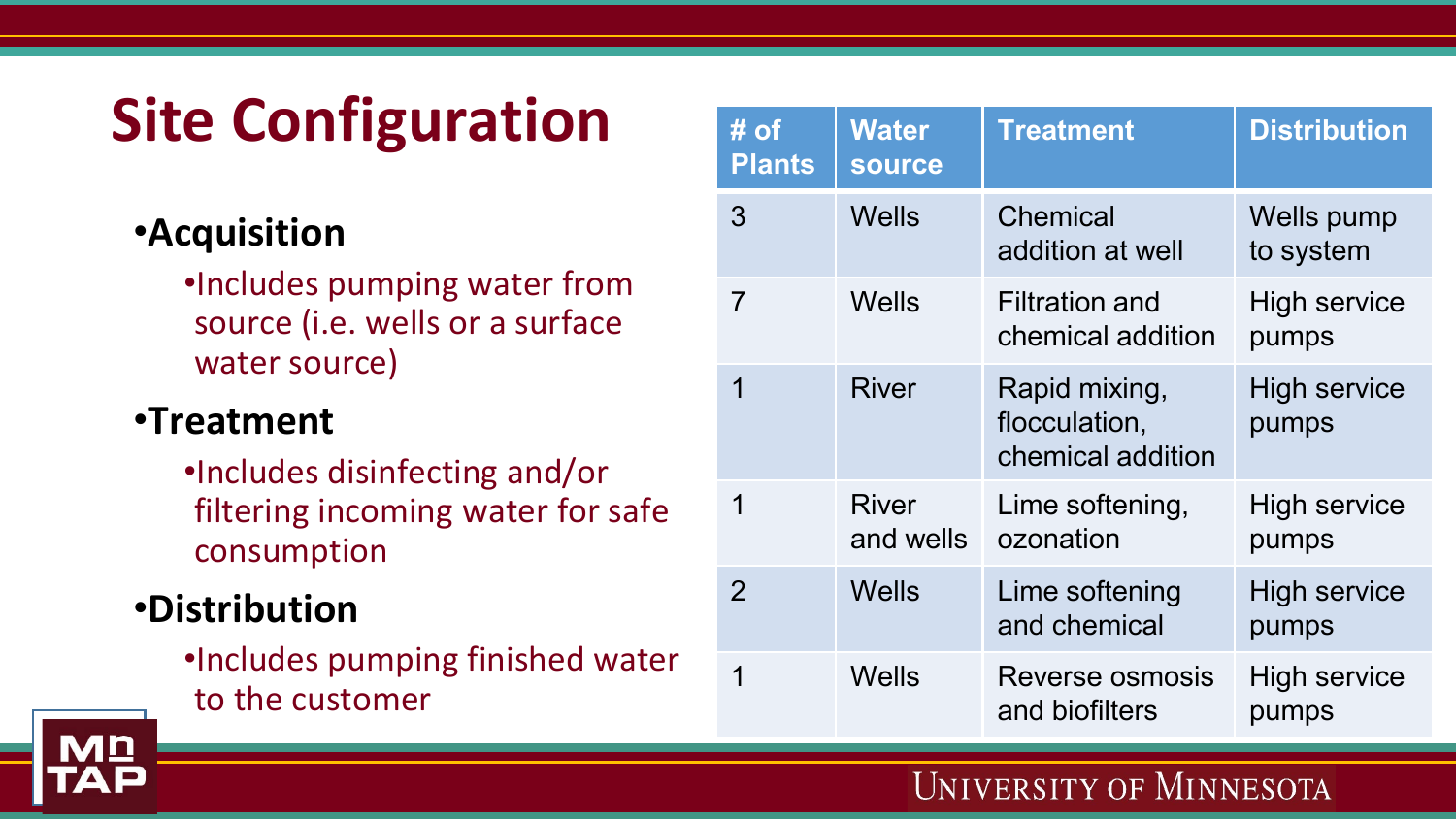### **Energy Footprints in kWh/MG**

| <b>Size</b>      | <b>High</b> | Low  | <b>Average</b> | <b>Acquisition</b> | <b>Treatment</b> | <b>Distribution</b> |
|------------------|-------------|------|----------------|--------------------|------------------|---------------------|
| <b>GW Small</b>  | 3000        | 1900 | 2300           | 900                | 400              | 1000                |
| <b>GW Medium</b> | 2150        | 970  | 1600           | 700                | 330              | 570                 |
| <b>GW Large</b>  | 3100        | 1600 | 2200           | 670                | 800              | 830                 |
| <b>Overall</b>   | 3100        | 970  | 2000           | 750                | 530              | 820                 |

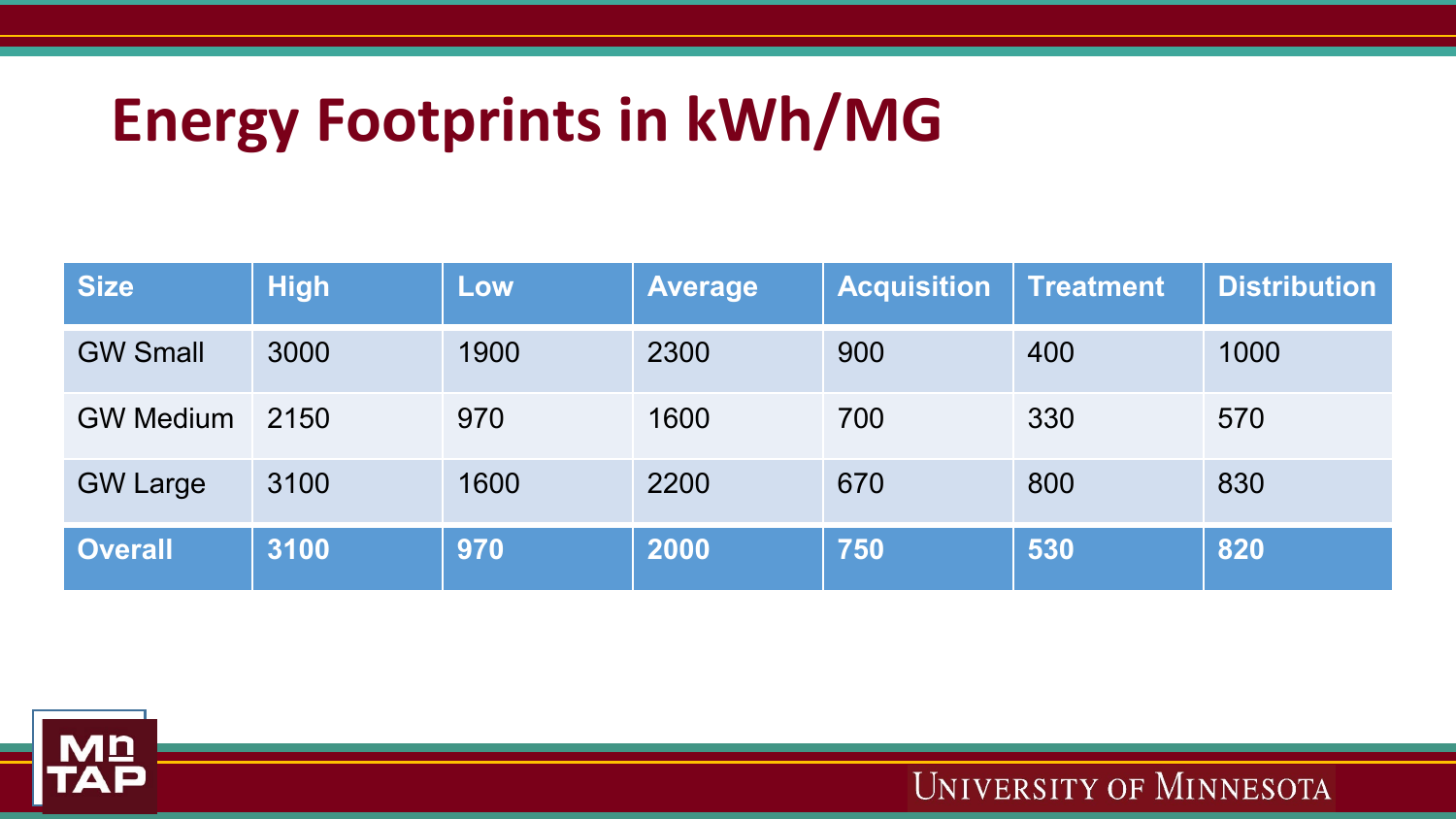## **Energy footprints**

- •**Most intense energy user has the most intensive treatment system**
- •**Second most intense energy user has high acquisition energy**
	- •Different approach to pump operation
- •**Treatment is usually the least energy intensive**
	- •Treated as zero in any plant that does not have a main treatment plant
- •**Distribution energy is the hardest to isolate**
	- •Pumps are typically not metered separately in a treatment plant

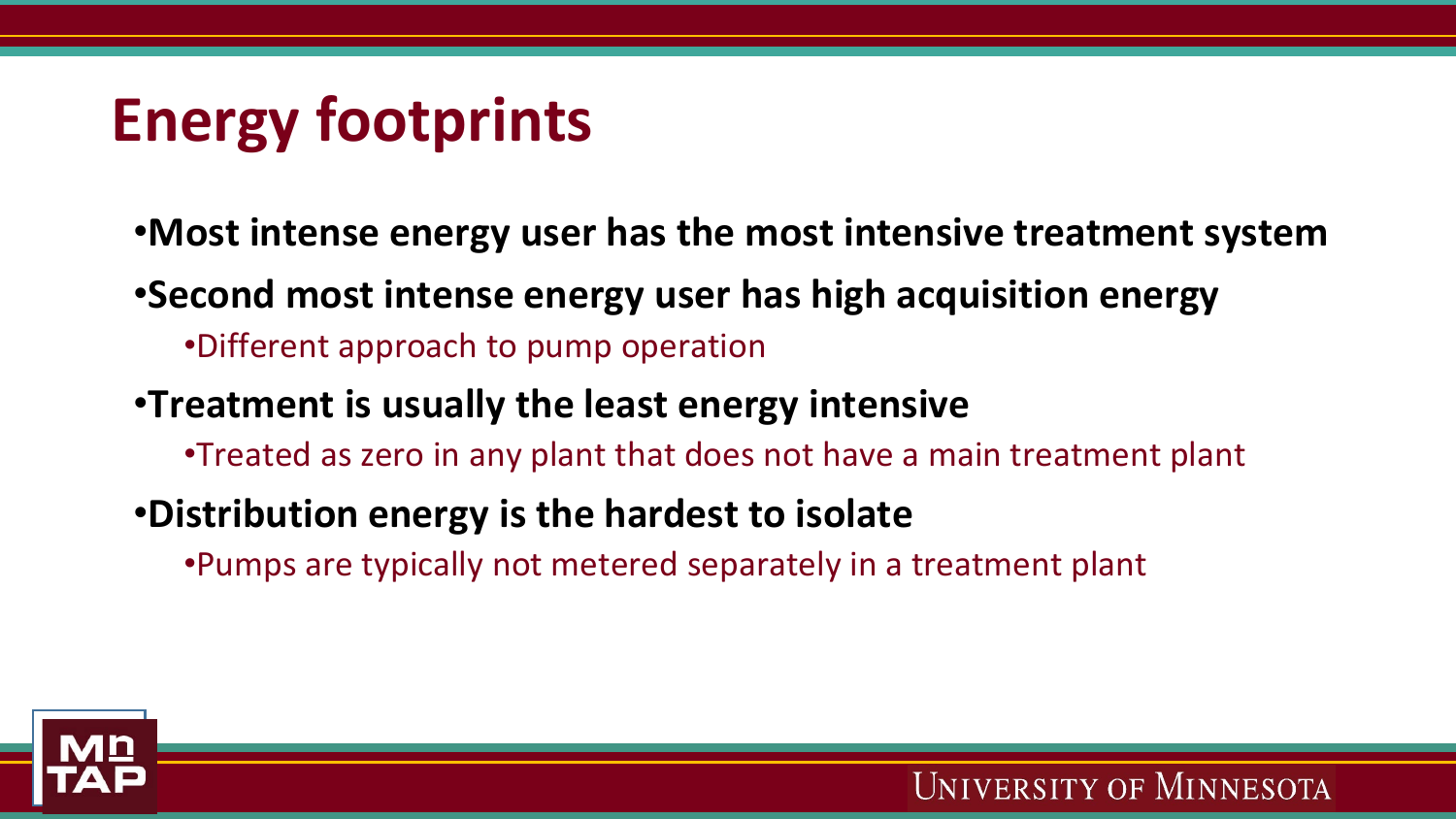### **Identified Opportunities**

- •**Well and pump rehabilitation**
- •**Variable frequency drive installation and optimization**
- •**Well optimization**
- •**Water loss reduction**
- •**Customer conservation**